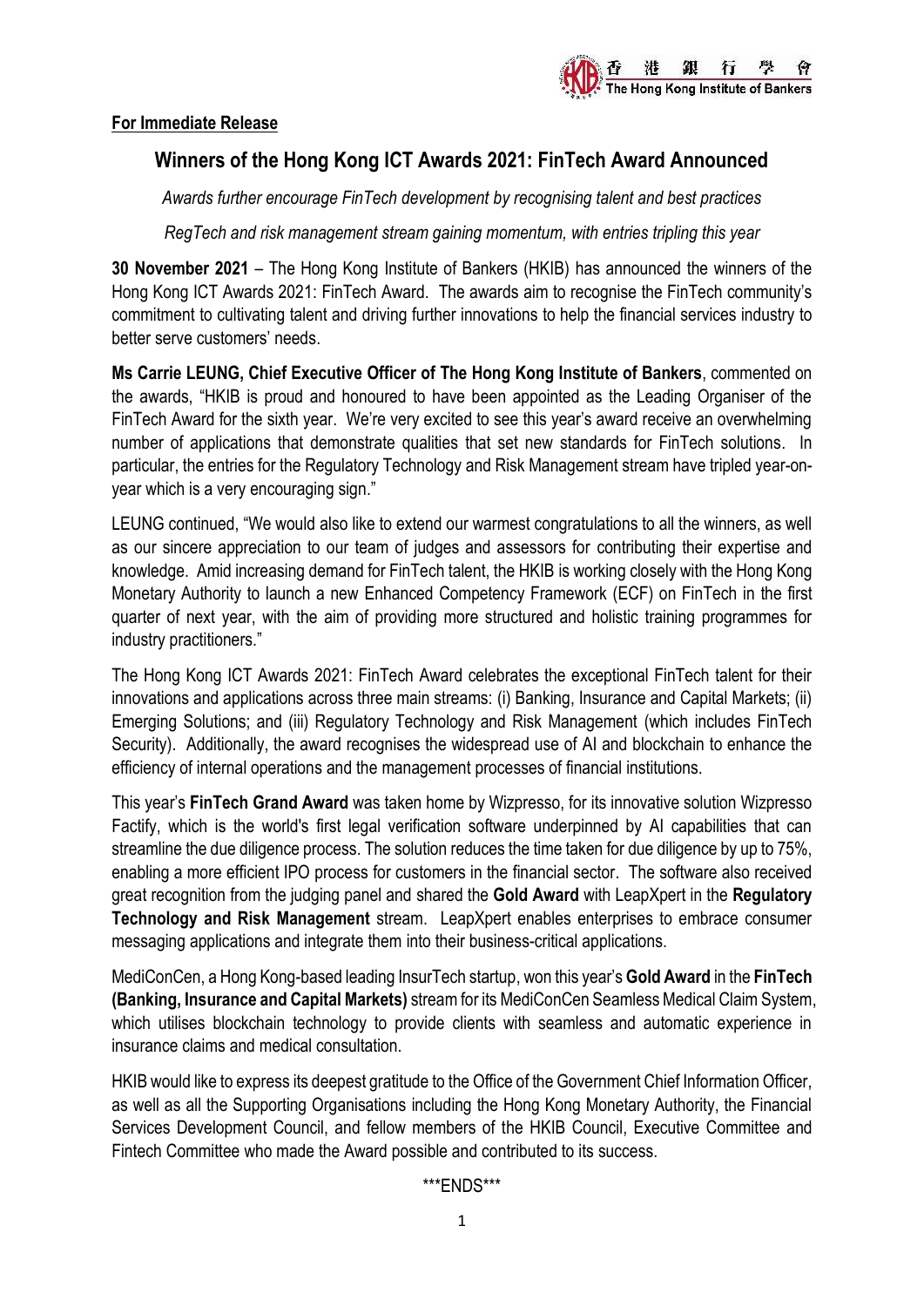

# **Photo captions:**



Photo 1: Carrie LEUNG (first from left), Chief Executive Officer, HKIB, Dr. Toa CHARM (sixth from left), Chief Judge for the Hong Kong ICT Awards 2021: FinTech Award, and David KWOK (seventh from left), Fellow Certified Banker, Honorary Secretary, HKIB, along with the other members of the judging panel and the Hong Kong ICT Awards 2021: FinTech Grand Award winner Wizpresso.



Photo 2: Dr. Toa CHARM (fourth from left) presents the Hong Kong ICT Awards 2021: FinTech (Regulatory Technology and Risk Management) Gold Award to Wizpresso and LeapXPert, and the Silver Award to FCC Analytics.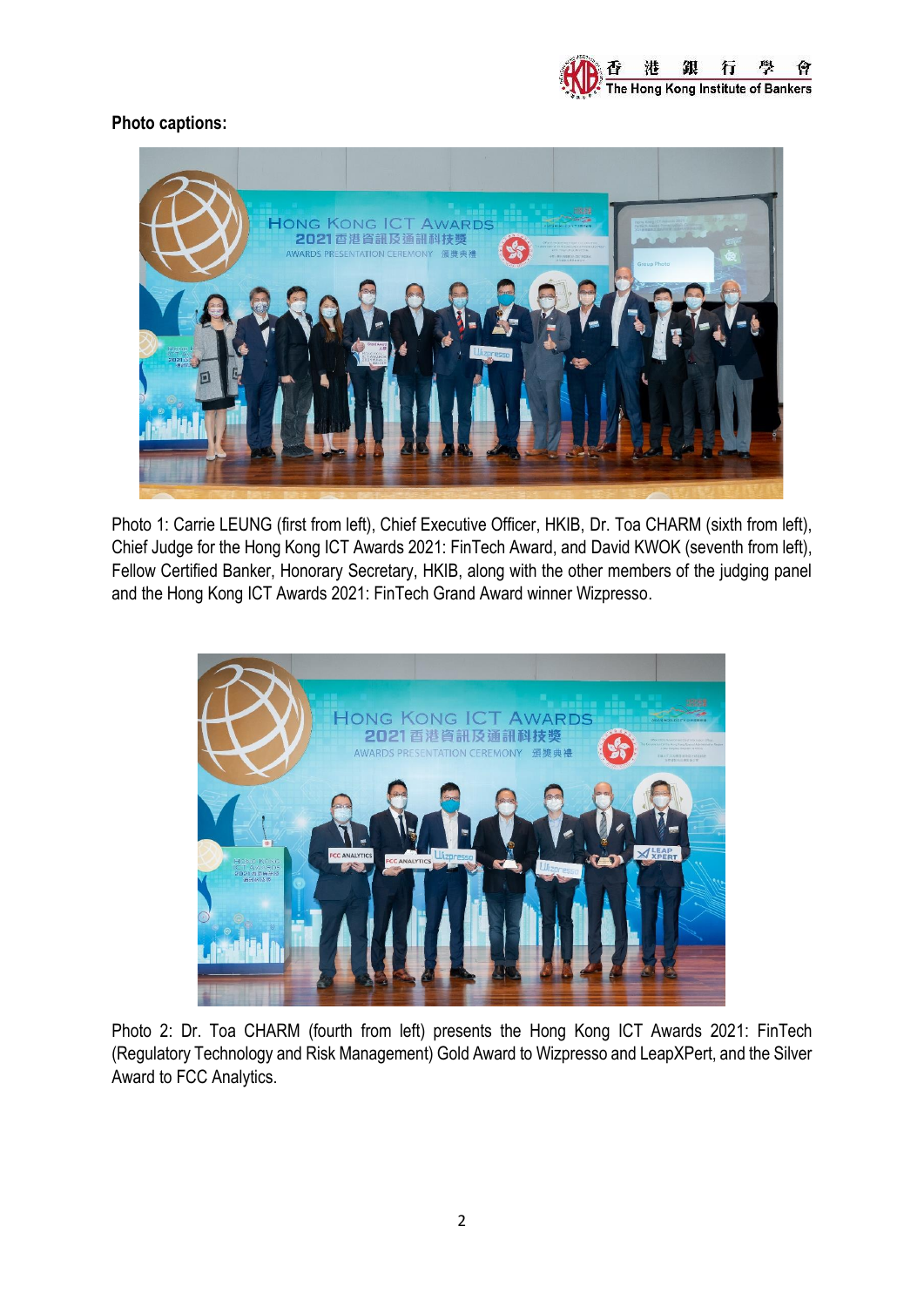## **Appendix - Hong Kong ICT Awards 2021: FinTech Award winners**

| <b>Organisation/ Winner</b>                                                          | <b>Title of Entry</b>                       |
|--------------------------------------------------------------------------------------|---------------------------------------------|
| Hong Kong ICT Awards 2021: FinTech Grand Award                                       |                                             |
| <b>Wizpresso</b>                                                                     | <b>Wizpresso Factify</b>                    |
| Hong Kong ICT Awards 2021: FinTech (Regulatory Technology and Risk Management) Award |                                             |
| <b>Gold Award</b>                                                                    |                                             |
| LeapXpert                                                                            | LeapXpert                                   |
| <b>Wizpresso</b>                                                                     | <b>Wizpresso Factify</b>                    |
| <b>Silver Award</b>                                                                  |                                             |
| <b>FCC Analytics Limited</b>                                                         | AI AML                                      |
| Hong Kong ICT Awards 2021: FinTech (Banking, Insurance and Capital Markets) Award    |                                             |
| <b>Gold Award</b>                                                                    |                                             |
| <b>MediConCen Limited</b>                                                            | MediConCen Seamless Medical Claim System    |
| <b>Silver Award</b>                                                                  |                                             |
| <b>CoverGo Limited</b>                                                               | CoverGo Insurance-in-a-box No-code Platform |
| Quantifeed                                                                           | QEngine                                     |
| <b>Certificate of Merit</b>                                                          |                                             |
| <b>AIA International Limited</b>                                                     | AIA Career Aptitude Test (CAT)              |
| (AIA Hong Kong & Macau)                                                              |                                             |
| Hong Kong ICT Awards 2021: FinTech (Emerging Solutions) Award                        |                                             |
| <b>Silver Award</b>                                                                  |                                             |
| <b>AsiaTop Loyalty Limited</b>                                                       | <b>AT Points</b>                            |
| Nanoinsure Technology (Hong Kong) Limited                                            | Nanoinsure Platform                         |
| <b>Certificate of Merit</b>                                                          |                                             |
| Contrendian                                                                          | <b>FUNDMAN.AI</b>                           |
| <b>Tappy Technologies Limited</b>                                                    | Universal Passive Provisioning Unit (UppU)  |

# **For media enquiries, please contact:**

Paradigm Consulting

Ralph Lee +852 2251 9833 Lauren Hui +852 2251 9990 [hkib@paradigmconsulting.com.hk](mailto:hkib@paradigmconsulting.com.hk)

### **Notes to editors:**

### **About The Hong Kong Institute of Bankers**

The Hong Kong Institute of Bankers (HKIB) has been serving the local banking community in the provision of professional training and certification services since 1963. HKIB is the first not-for-profit institution in Hong Kong to issue banking qualifications and was appointed by the Education Bureau as a Professional Qualifications Assessment Agency in August 2020. With an objective to maintain and further develop the territory's status as an international financial centre, the Institute works with the support of banks, regulators, financial institutions, academic institutions and various professional bodies to provide local